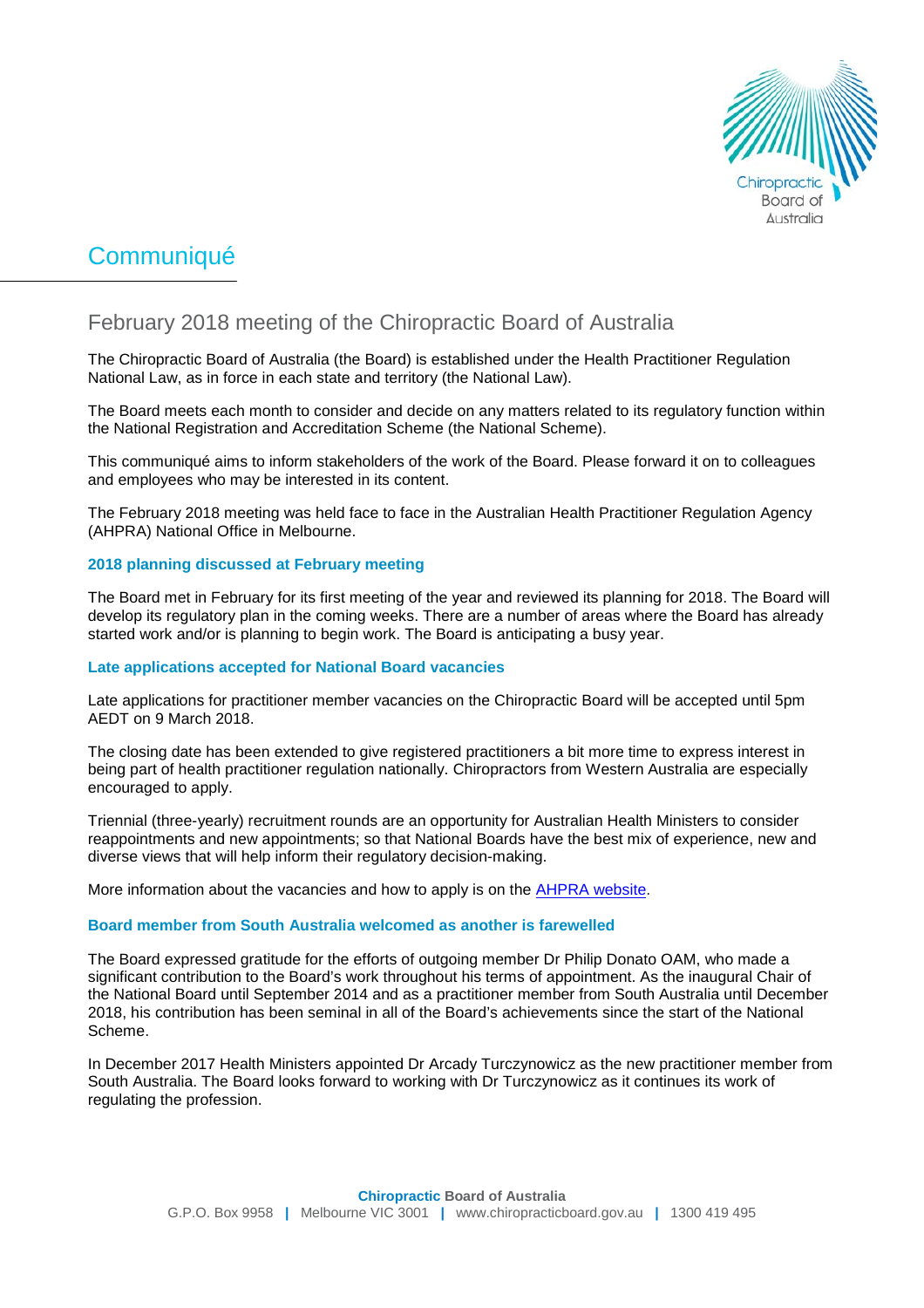## **Last meeting for Executive Officer**

The February 2018 meeting was the last meeting for outgoing Executive Officer Paul Fisher, who had held the role since 2011. The Board noted the enormous amount of work Paul has carried out on the Board's behalf over the years and thanked him for his efforts.

The Board welcomed its new Executive Officer Clarissa Martin as a guest at the meeting and looks forward to working with her in the future.

## **Advertising self-assessment tool now available**

The Board is continuing to work with AHPRA to provide information that helps chiropractors understand their professional and legal obligations around advertising. A new self-assessment tool to help practitioners and advertisers check and correct their advertising so that it complies with the National Law is now available online.

The tool is easy to use and asks users to consider a number of questions about their advertising which can help them understand if it is in breach of the National Law. Advertisers' legal obligations are explained in the [Guidelines for advertising regulated health services.](http://www.ahpra.gov.au/Publications/Advertising-resources/Legislation-guidelines/Advertising-guidelines.aspx)

The self-assessment tool is the latest in a series of [advertising resources](http://www.ahpra.gov.au/Publications/Advertising-resources.aspx) developed by AHPRA and National Boards. Advertising responsibly and within the law supports patients to receive accurate and reliable information about healthcare services that helps them make informed decisions about their healthcare choices.

The [self-assessment tool](http://www.ahpra.gov.au/Publications/Advertising-resources/Check-and-correct/Self-assessment-tool.aspx) is available in the *Advertising resources* section on the AHPRA website.

#### **Successful prosecution of Queensland man for unlawful use of the title 'chiropractor'**

Following an investigation, AHPRA successfully prosecuted a Queensland man for the unlawful use of the title 'chiropractor' and for holding out as a registered health practitioner. Mr George Zaphir was previously registered as chiropractor but failed to renew his registration.

On 30 January 2018, he pleaded guilty in the Caboolture Magistrates Court to two charges relating to unlawful use of the protected title 'chiropractor' and four charges related to holding out as a registered health practitioner (acupuncturist and chiropractor) and holding out as authorised or qualified to practise as a medical practitioner and as a chiropractor.

The charges related to statements made by Mr Zaphir to several people in March 2016, including comments that he was a doctor of integrated medicine and had an 85 per cent success rate in treating cancer. Pretending to be a registered health practitioner (holding out) is an offence under the National Law.

Mr Zaphir was fined \$12,000 and ordered to pay AHPRA's costs of \$3,537. In his sentencing remarks Magistrate Kinsella commented that the key objectives and purpose of the National Law are to protect the public to ensure that only those qualified and registered to provide health services do so.

The Board and AHPRA will continue to seek the strongest possible penalties under the National Law against anyone who falsely claims to be a registered chiropractor.

#### **False declarations**

When practitioners register or renew their registration they are asked to declare whether or not they comply with the requirements of the professional indemnity insurance arrangements, continuing professional development requirements and recency of practice requirements.

The Board would like to remind practitioners that they have an obligation to make truthful statements in relation to their compliance with these obligations. In cases where practitioners are found to have deliberately made a false declaration the Board may decide to refer them to the relevant tribunal where they may be found guilty of professional misconduct.

[Registration standards](http://www.chiropracticboard.gov.au/Registration-standards.aspx) are published on the Board's website.